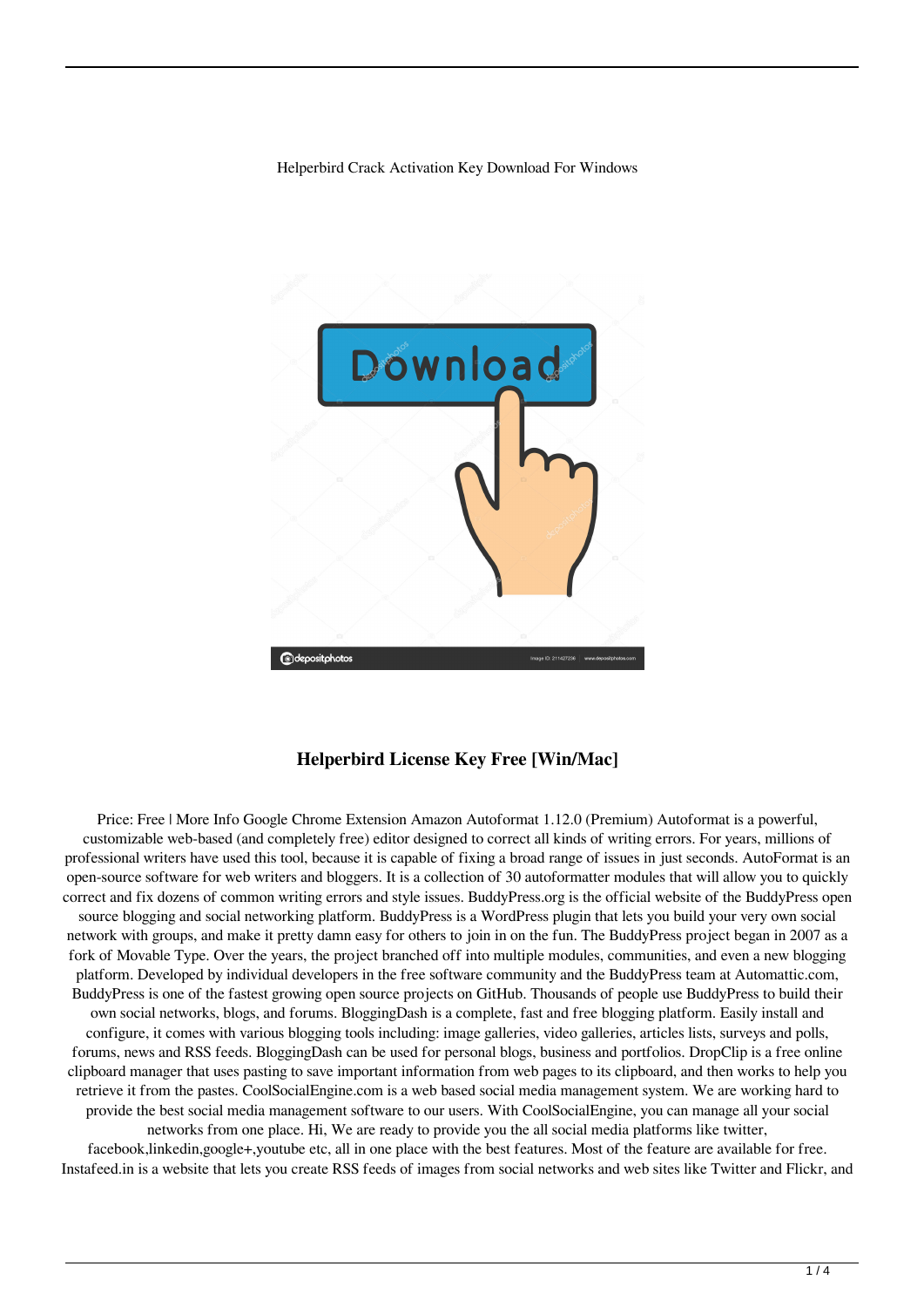you can schedule them to be published to your website and social

#### **Helperbird With Registration Code**

a modern and secure software on steroids for editing, viewing and sharing an unlimited number of macros. KEYMACRO Keygen: An Excel tool to automatically generate macro codes that are safe and always working. KEYMACRO Activation key: Never share your activation key with anybody. It is easy and fast to use this software and you don't have to pay a penny. KEYMACRO License Key: All KEYMACRO products is 100% Original and can be activated indefinitely and forever. Price: 45.00 EURO If you like this review, please click the heart icon to give it a thumbs up! Youtube: Thanks for watching! 3:27 Helpers (Underground Films) Helpers (Underground Films) Helpers (Underground Films) Helpers is an upcoming feature film written and directed by Shane Meadows. It will be his first full length feature film. The film stars Shane and Alan Rickman, as well as Caroline Quentin, Sarah Stock, and Ayodele Osinde. The original soundtrack was composed by Philip Sheppard. The film will be released worldwide on 31 October 2014. Synopsis: In a small town in the North of England, a man, his dog and his helpers share a house together, only to find out that only the man and the dog were meant to live there. The film was shot in Newcastle, Gateshead, and South Shields, Tyne and Wear. Watch trailers: Check out our pics on: Directed by: Shane Meadows Written by: Shane Meadows, Steve Turner Produced by: Lee Shipman, Simon Shipman Cinematographer: Lewis Tipple Edited by: Ozhan Yildirim Executive Producers: Stephen Jones Helpers (Underground 81e310abbf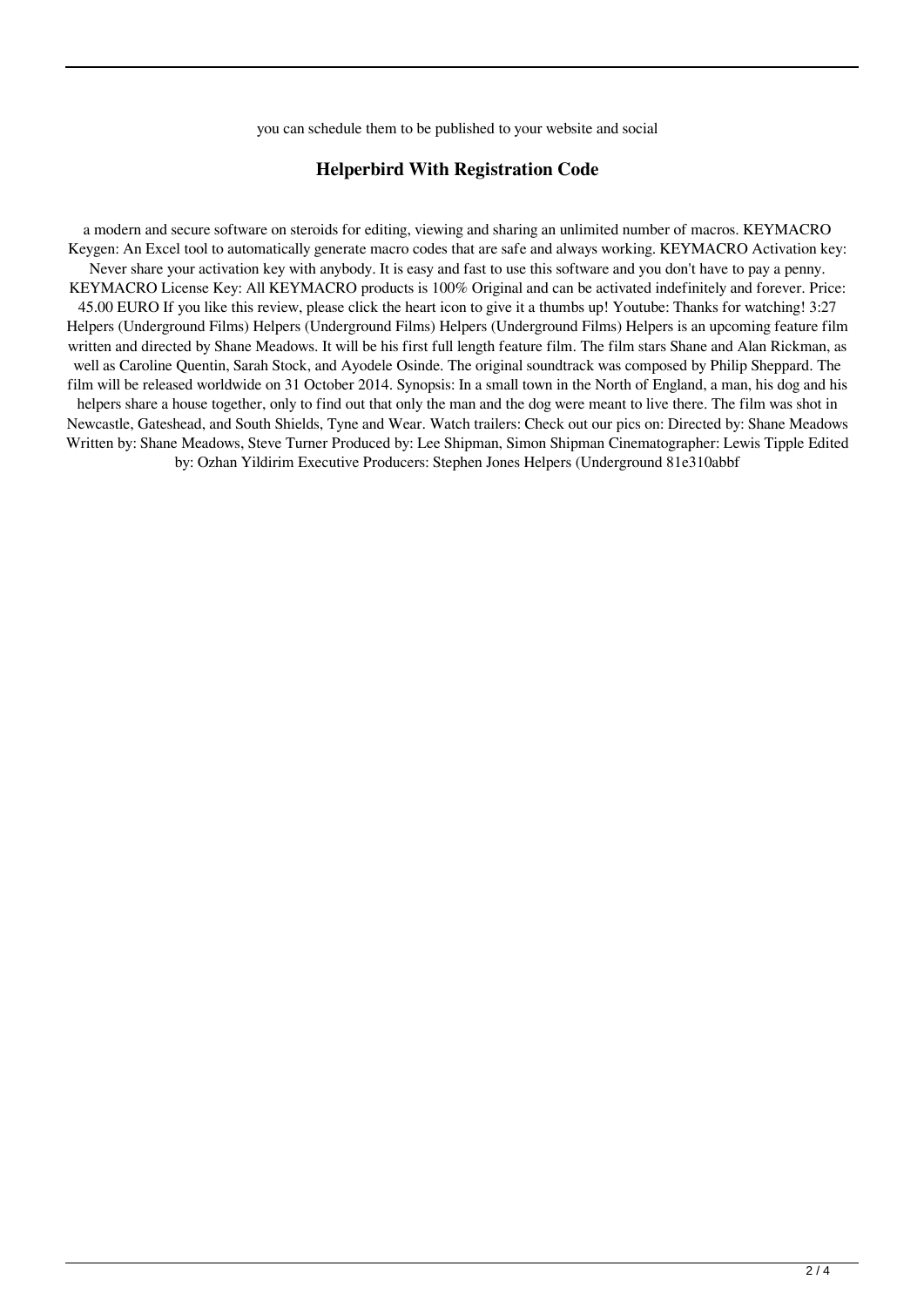# **Helperbird Crack Free Download**

By Caitlin Helperbird – Web Editor and Organizer for Google Chrome First and foremost, Helperbird is a web-based Google Chrome extension that allows users to get a lot of services and features at their fingertips. The extension allows users to find and open the appropriate page on a specific website, and edit it. For instance, it can open pages in a new tab, make searches for specific search terms, and has an option to find any page's URL in any given site. That is one of the many things that the Helperbird extension can do. Built by a dyslexic programmer to make the lives of other people with this condition a lot easier, Helperbird is a dyslexia-focused, accessibility tool that allows users to customize their web browsing and reading experience. More to the point, Helperbird is a Google Chrome extension that allows users to change the fonts, background color, font colors, text, and other similar elements of most websites they are visiting. General information For starters, it's worth noting that it can be installed just like most Chrome extensions from the Chrome Web Store, that it's COPPA and FERPA compliant, and that it is also compatible with the latest Chrome Books. The extension also boasts cloud capabilities which means that it can automatically sync all the settings across a wide range of browsers and devices. Boasts various useful tools One of the best features of Helperbird is the fact that it allows users to effortlessly change the fonts of websites they are visiting. They can choose from Arial, Comic Sans, Tahoma, Verdana, Century Gothic, Trebuchet, and OpenDyslexic. Another praiseworthy aspect is just how easy it is to use. Users can also change the ruler settings. For instance, they can choose the height (in pixels), as well as the position and the color of the ruler. As mentioned before, users are also provided with the option of changing the font color. In addition, they can also change the background and tint colors (useful in the case of scotopic sensitivity syndrome). From the extension's GUI, users can enable or disable the Text to Speech engine, a very useful feature, especially for visually impaired users. Last but not least, there's the Blacklist option. With its help, users can effortlessly disable the extension from running on specific websites of their choosing. Conclusion Helperbird

## **What's New In?**

By clicking the button below, I hereby agree to the Store's Terms of Service and Privacy Policy. I understand that I will receive emails, updates, and other communications from the site. By clicking the button below, I hereby agree to the Store's Terms of Service and Privacy Policy. I understand that I will receive emails, updates, and other communications from the site. By clicking the button below, I hereby agree to the Store's Terms of Service and Privacy Policy. I understand that I will receive emails, updates, and other communications from the site. Email this item to a friend (Your Name and Email address are required. Your email address will not be published, shown on a list, or used for any marketing purposes.) Close To create the webpage, the item "FINAL FANTASY III DS - Tempered Steel - Limited (English) - Nintendo DSi - Blu-ray - Retail" by RPGNow was sold by RPGNow.com. After placing the order, we checked the available shipping methods and prices. The total price for shipping, according to the buyer's address was \$4.07. The first available shipping method was Standard Ground Shipping, it was \$2.80. Unfortunately the seller has not specified shipping times or dates, and the "Standard Ground Shipping" method didn't specify an exact time frame for delivery. Seller assumes all responsibility for listing this item. Please contact the seller to resolve any questions before or after purchasing the item. Currency is USD (United States Dollar).A data store includes one or more databases, each of which stores data in a structured manner. An index, as it is commonly known, is a mechanism for rapid data retrieval and data search. An index is a data structure that is accessed in response to queries about data in a database. An index may be a hash table, an inverted index, a binary tree, or a search tree. Indexes are used to process data queries that are issued by a database management system. Indexes may be used to process a simple query, such as "What are all the names of people with the last name Smith?", or a more complex query, such as "What are all the names of people whose city and state are (state1), (state2), and (state3)?". One of the most common ways to build an index is by using a B-tree, which can be thought of as a collection of keys, each of which can store a large number of records. The keys of a B-tree represent a set of data values, with the values stored in each of the keys corresponding to the data value. One of the challenges associated with building indexes is making sure that the number of records stored in each of the keys is large enough to accommodate all the records that are to be stored in the database.